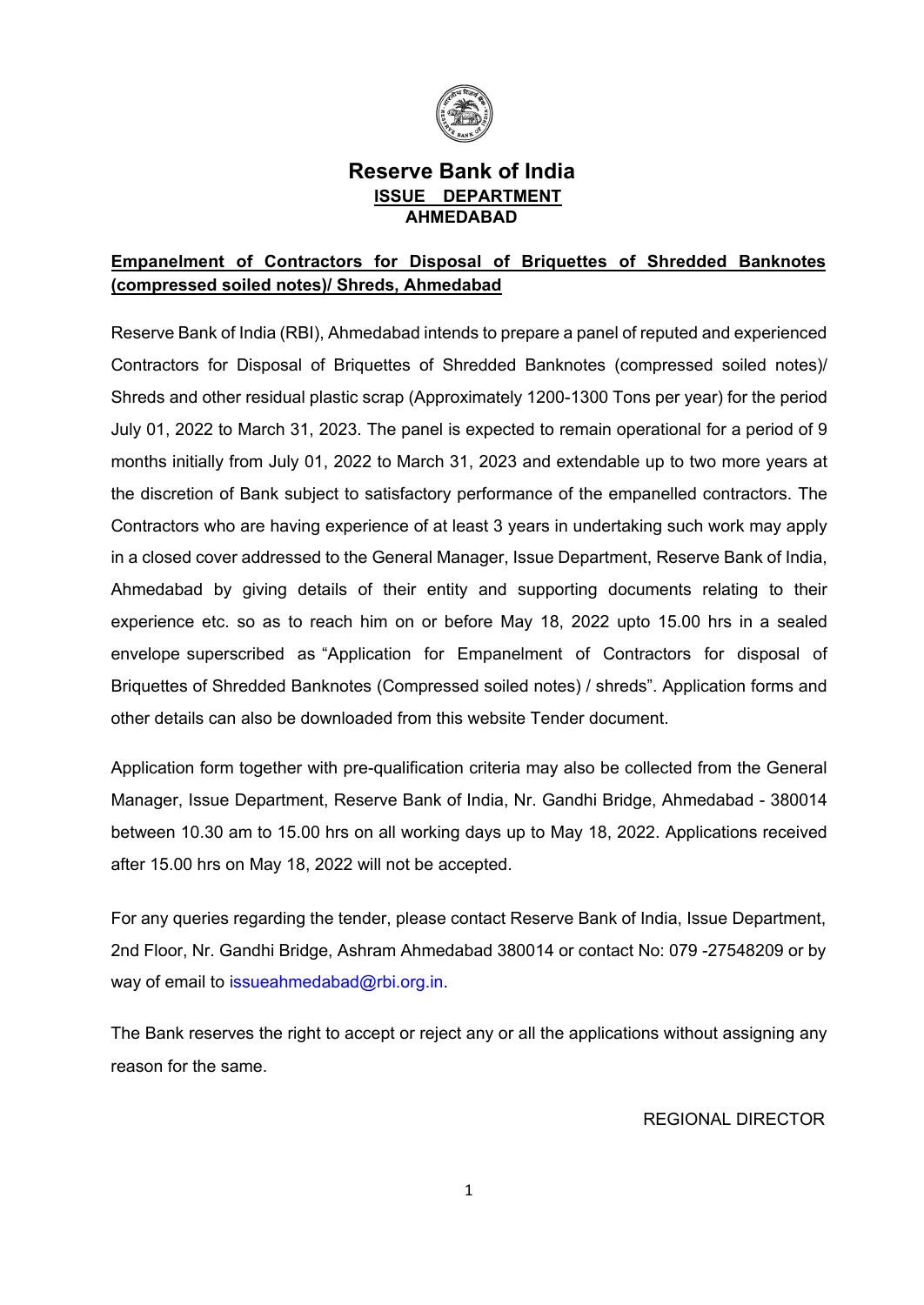### **Pre-qualification criteria:**

- 1. The contractors should be a sole proprietorship concern, a partnership firm registered with Registrar of Firms or a Company registered with the Registrar of Companies and should have been in existence / operation for not less than 3 years.
- 2. The agency should be income-tax assesse and have filed Income Tax Return for the last three assessment years.
- 3. The agency should be capable of lifting the briquettes at the Bank's Office with no additional cost and even at short-notice whenever necessary.
- 4. It is preferred that the contractor have Goods and Services Tax Identification Number (GSTIN)
- 5. The application shall be liable for rejection if the information furnished are found incomplete and/ or false.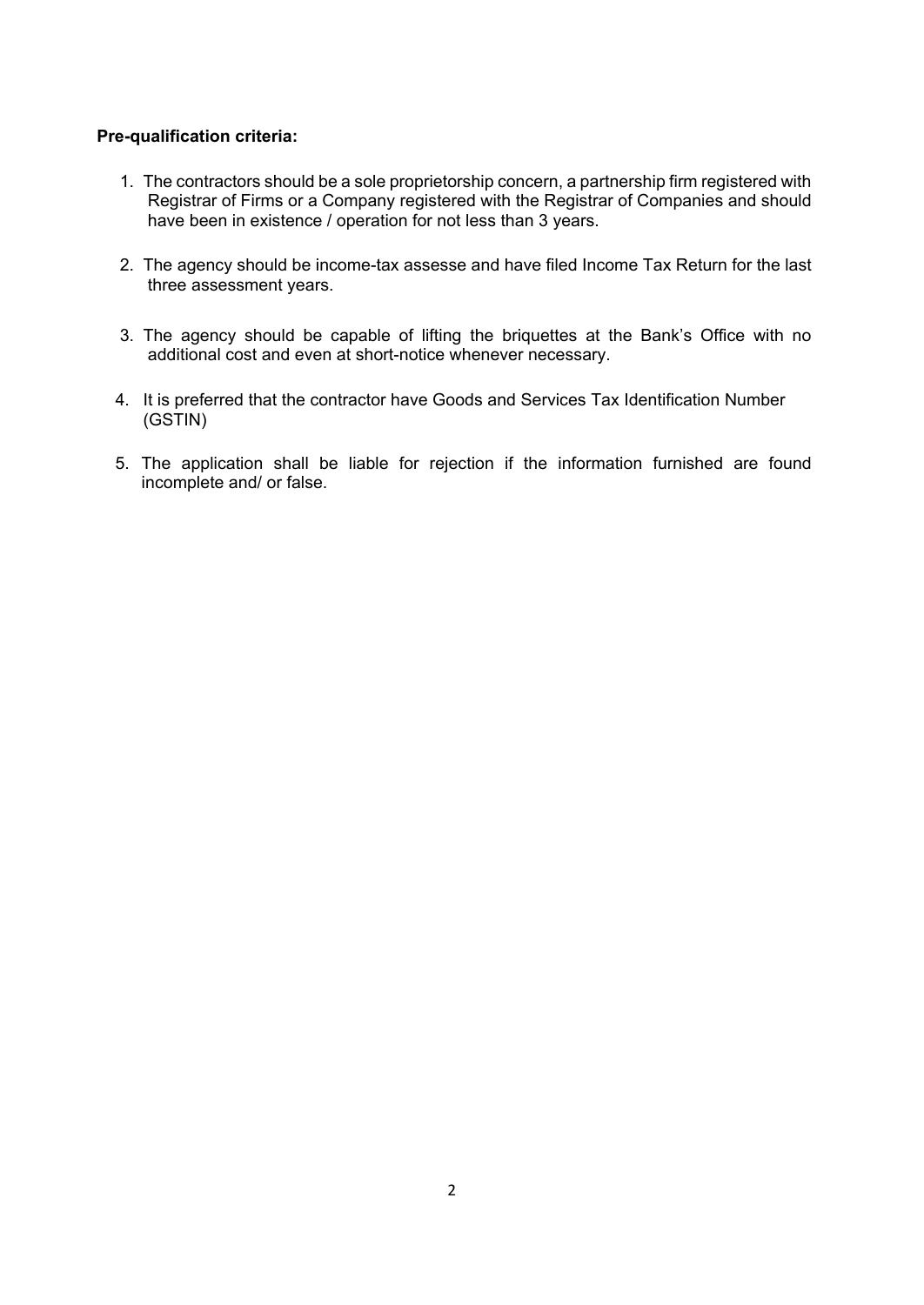## **Empanelment of Contractors for Disposal of Briquettes of Shredded Bank notes (Compressed Soiled Notes)/ shreds**

### **Table of Contents**

| <b>Item Description</b> |                                             |  |  |  |  |
|-------------------------|---------------------------------------------|--|--|--|--|
| Section I               | General instructions and special conditions |  |  |  |  |
| Section II              | Details to be filled in by Tenderer.        |  |  |  |  |
| Section III             | <b>Work Experience</b>                      |  |  |  |  |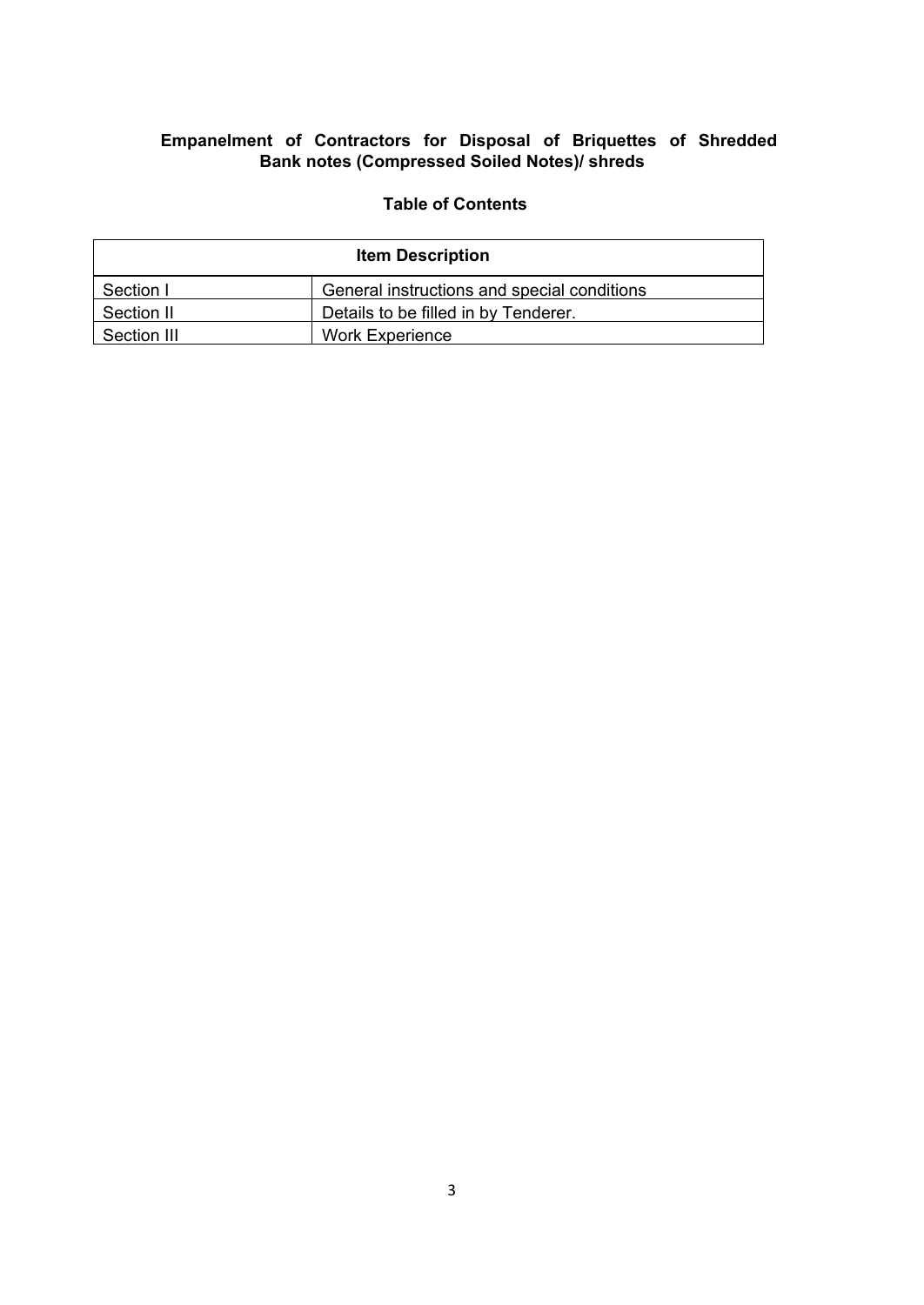### **Section I**

## **General Instructions**

1) The application for empanelment shall be submitted in the format at Section II duly supported by the particulars / documents mentioned therein. The application not supported by the required documents as also not duly signed shall be considered as invalid and liable for rejection.

2) The contractors shall have a minimum experience of 3 years and executed similar contracts with Banks/ other financial Institutions.

3) The panel shall remain valid initially for a period of 9 months till March 31, 2023 from the date of empanelment and extendable up to two more years subject to satisfactory performance.

4) The price quotation will be invited (normally on yearly basis) from empanelled suppliers for disposal of briquettes of shredded banknotes (Compressed soiled notes)/ shreds. The quotation shall be submitted strictly in the form prescribed by the Bank. The price bids for the disposal of briquettes for shredded banknotes shall be sought from the contractors after their empanelment. It shall be binding on the empanelled contractors to offer their price bids whenever sought by the Bank.

5) On the basis of the price bids received from the empanelled contractors, the contract for disposal of briquettes of shredded banknotes shall be offered. Such contract shall be applicable for a period of one year.

6) Mode of Payment - The contractor awarded with the work of disposal of briquettes shall make the payment towards the proceeds of briquettes disposal by way of NEFT / Cheque against the invoice issued by the Bank.

7) The Bank shall not entertain any request from the contractor towards reimbursement of any expenses incurred in connection with the above contract.

8) It is expressly stated that the contractor or any worker/ employee/ partner/ associate, etc. of the contractor working in the Bank in connection with the above contract or otherwise, shall not claim to be the staff of Reserve Bank of India nor shall they misuse the security /identification pass issued by the bank for any unauthorized purpose within or outside RBI premises during/after the contract period. The contractor shall duly sensitise their personnel/ workers about this aspect and shall indemnify the Bank for any damages caused on account of violation of the said clause.

9) The contractor shall be responsible for verification and identification of the workers/ staff/ vehicles deployed for the purpose of this contract and obtain necessary security passes etc. from the Bank's officials, before entering/moving inside Bank's premises. This shall also include obtaining necessary verification/ certification from police/transport authorities etc. as required by the Bank during the period of this contract. The contractor shall maintain all such verification/ certification in current and valid status. A copy of the police verification of the workers deployed for the purpose of this contract shall be furnished to the Bank.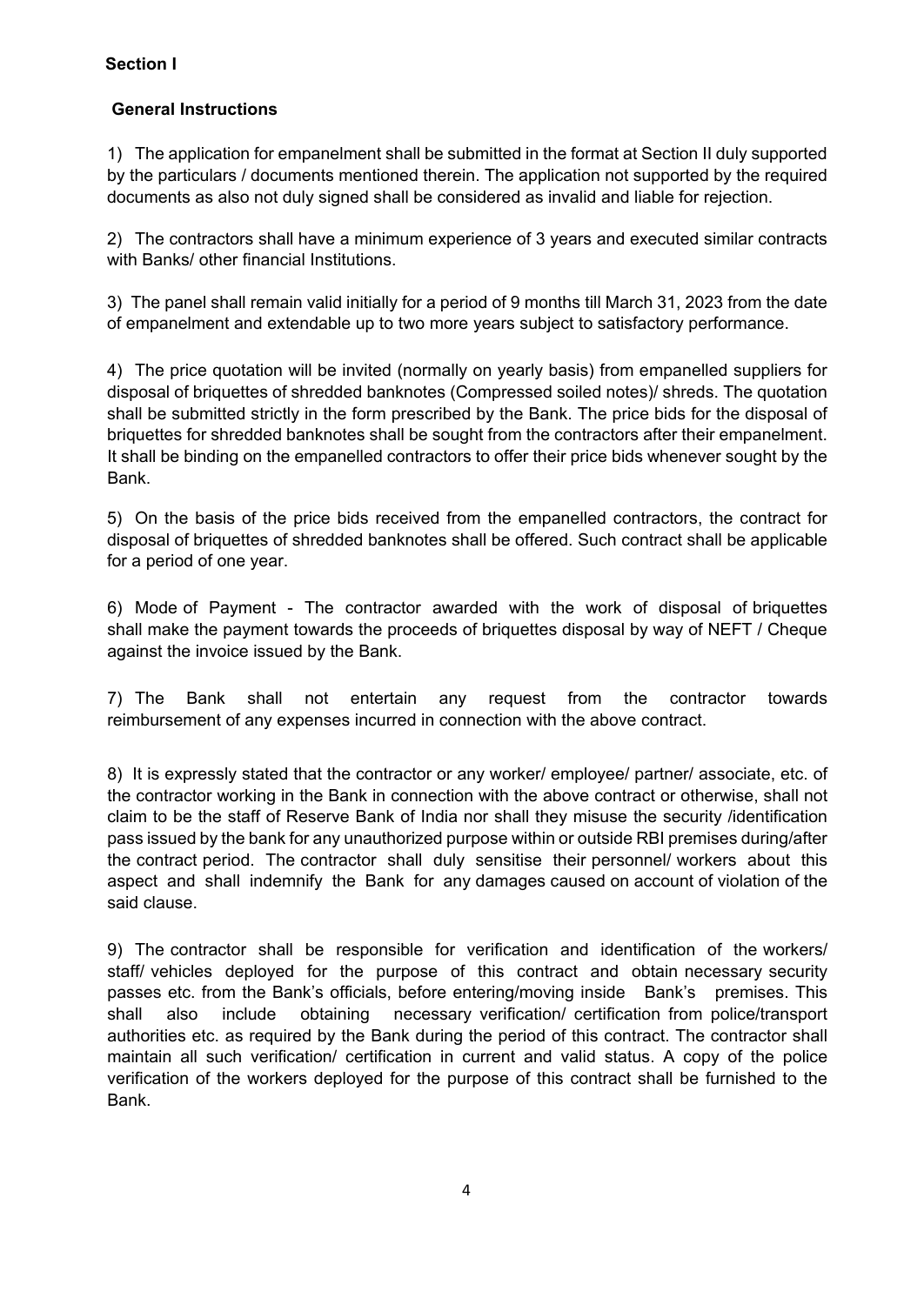10) The contractor shall abide by all labour laws, particularly the Contract Labour (Regulation and Abolition) Act, 1970, the Minimum Wages Act, 1948, the Payment of Wages Act, 1936 and the Rules of various States in force. The contractor shall maintain all registers as required by the Regional Labour Commissioner and should furnish the same to the Bank or its representative as and when called for.

11) The contractor shall provide contact details of authorised person including the address, telephone number etc. deployed in connection with the above contract at Ahmedabad.

12) The Bank can terminate the contract after giving a notice of two months to the contractor. In case the contractor intends to terminate the contract, it shall give a notice of two months to the bank. It is binding on the firm to continue to collect the briquettes during the two months' notice period irrespective of the serving the notice of termination.

13) The name/s of empanelled contractor/s shall be delisted from the approved panel in the event of occurrence of any one or more of the events indicated below:

 a) Failure to respond to the notice issued inviting tenders /quotations consecutively on two occasions.

b) Failure to execute contracts awarded.

c) The performance of the contractor/s is found to be unsatisfactory during the period of the contract.

d) Persistent violation of the important conditions of the contract such as adherence to the time schedule, delay in payment of proceeds of the briquettes disposed of etc.

e) Failure to abide by the terms and condition of empanelment, non-submission of particulars called for, observed to have furnished false particulars/ declaration/ undertaking/ information at the time of registration /empanelment.

14) The cost in respect of transportation of briquettes shall be fully borne by the contractor.

15) The contract for disposal of briquettes of shredded banknotes will be awarded on the basis of the highest quotation, H1 price per kg excluding any applicable taxes, GST and Tax Collected at source (TCS) offered by the tenderer for purchase of briquettes of shredded banknotes and also based upon credentials of the tenderers. The rate shall remain valid during the entire contract period tentatively from July 01, 2022 to March 31, 2023. The Bank reserves the right to reject any or all the tenders received without assigning any reason. The Bank's decision will be final in this regard.

16) The contractor shall pay GST and bear TCS at the applicable rates on the amount towards purchase of note briquettes. The contractor shall also bear any other applicable taxes.

17) The contract for sale of briquettes of shredded banknotes will be executed for a period of nine months from July 01, 2022 to March 31, 2023 on the terms and conditions specified in the agreement.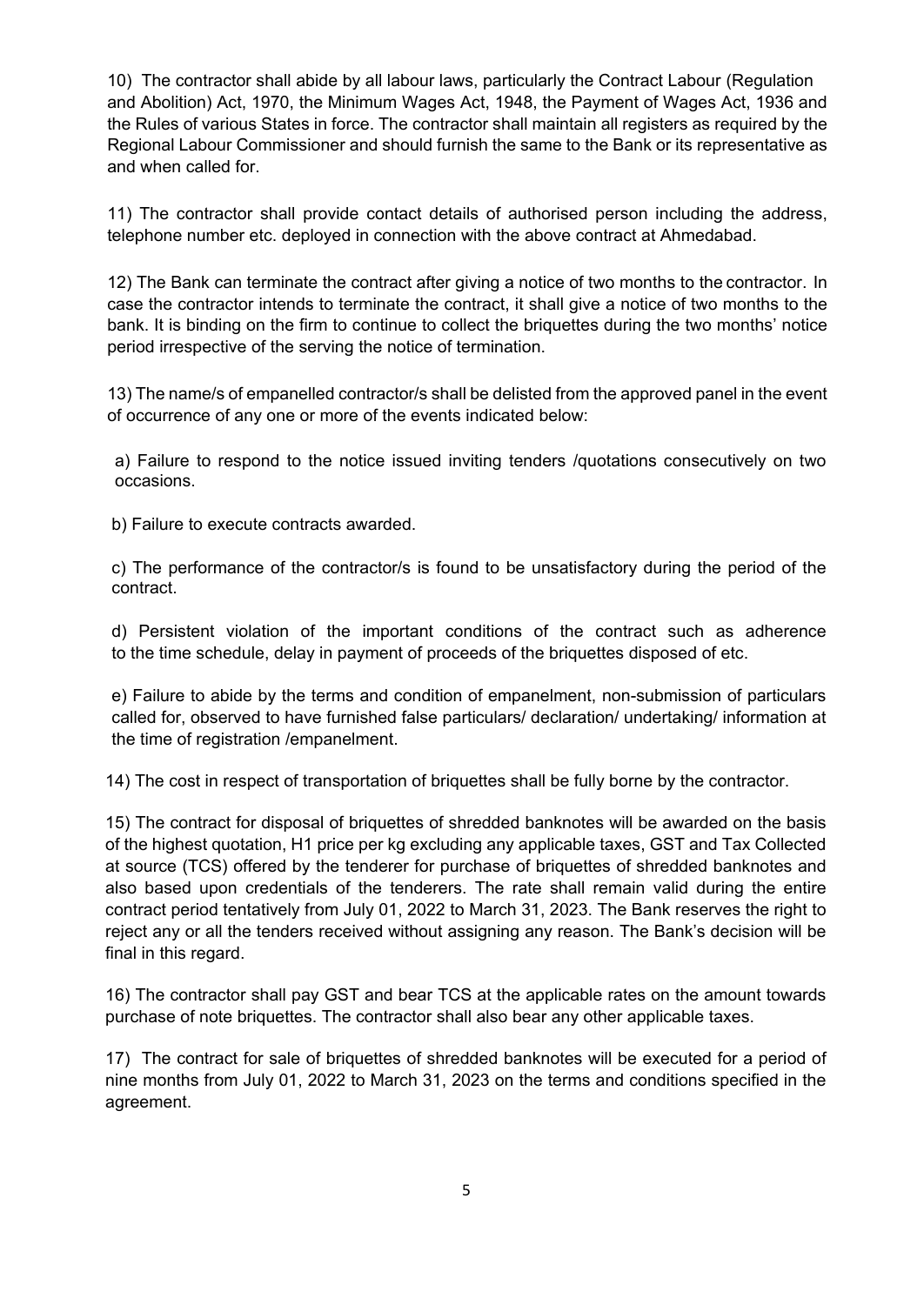18) The empanelled contractors shall be required to attach to the tender for quotation a DD/ Bankers cheque for ₹ 50,000/- (Rupees Fifty thousand only) towards EMD drawn in favour of Reserve Bank of India, Ahmedabad and payable at RBI, Ahmedabad. EMD could also be remitted by way of NEFT to Account No.186003001 of RBI, Ahmedabad (IFSC Code: RBIS0AHPA01). EMD received from the unsuccessful bidders will be returned after award of contract to successful bidder. The tenders received without EMD of ₹50,000/- would be rejected. The successful bidder would be required to execute an agreement with Reserve Bank of India within a period of 7 days from the date of intimation of award of contract. The amount of ₹50,000/ shall be forfeited if the successful bidder fails to execute the contract with RBI when called to do so. The EMD amount shall not bear any interest.

19) The successful bidder will have to deposit a sum of ₹ 1,00,000/- (Rupees one lakh only) by way of NEFT in Account No.186003001 of Reserve Bank of India, Ahmedabad (IFSC Code: RBIS0AHPA01) or by way of DD/ Bankers Cheque drawn on any scheduled commercial bank in favour of Reserve Bank of India payable at Ahmedabad as security deposit or furnish a Bank Guarantee for the similar amount from scheduled commercial bank in favour of Reserve Bank of India, Ahmedabad towards fulfilment of contract which will be held by Reserve Bank of India, Ahmedabad till the validity of contract. This amount shall not bear any interest. The EMD of ₹50,000/- submitted by successful bidders shall be returned on submission of Security deposit or Bank Guarantee for ₹1,00,000/-.

20) The Bank reserves the right to disqualify any tenderer who was awarded the contract in the past but did not execute the same as per terms and conditions.

21) Non-adherence to the terms and conditions will lead to cancellation of the contract by Reserve Bank of India as well as forfeiture of the Security Deposit or the invocation of Bank Guarantee tendered by the contractor at the time of awarding the same.

22) The Contractor or his authorized representative shall be present in the Bank to supervise the work under the contract so long the work remains in progress. The contractor shall abide by all legal obligations.

23) The Contractor will be required to collect the accumulated bags of briquettes "as is where is basis" at least twice a week or as and when informed over telephone or in writing by the Bank to do so, failing which the Bank will have the right to remove them from its premises at the cost of the contractor. The expenses incurred in removing of the bags of the briquettes of shredded banknotes from the Bank's premises/briquetting area will be recovered from the contractor. The contractor will be required to pay the same immediately. In case the contractor fails to pay the same, the Bank reserves the right to adjust such expenses from the security deposit held with the Bank or by way of invocation of the bank guarantee furnished by the contractor. In addition, the Bank will have the right to impose penalty of ₹1000/- on the contractor for not performing the work as per the demand of the Bank. The contractor will be required to pay the amount immediately. However, before initiating penal action, the contractor will be given opportunity of due hearing by the competent authority (Regional Director) of the Bank. The decision of the Regional Director will be final and binding.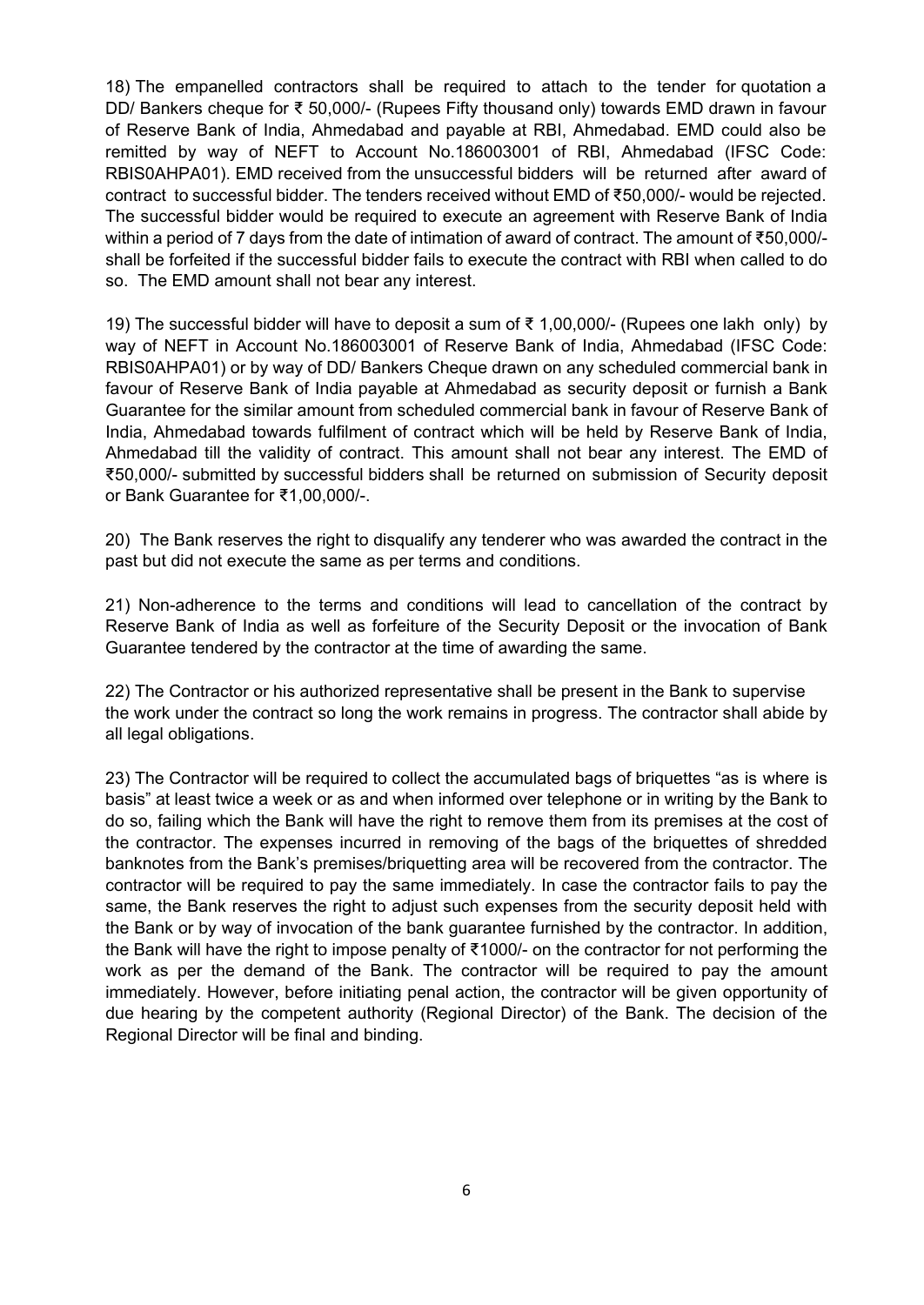24) Since there would be multiple transactions involving the sale of briquettes, the contractor shall deposit a sum of ₹ 100000/-(Rupees one lakh only) as advance payment with Reserve Bank of India, Ahmedabad for which no interest would be paid. The sale value for each transaction would be adjusted from this amount at the time of lifting of the briquettes by the contractor. Further, the sale proceeds exceeding ₹ 100000/-(Rupees one lakh only) shall be paid immediately by the contractor at the time of lifting the briquettes by way of DD/Bankers Cheque/NEFT. The Contractor shall also pay ₹ 100000/-(Rupees one lakh only) as advance payment from time to time after exhaustion of the same for which no interest would be paid.

25) The contractor shall make necessary arrangements for lifting and transportation of briquettes. Further, the contractor shall bear all the expenses such as the cost of bags for filling the briquettes, labour charges for filling the briquettes into the bags, labour charges for loading/unloading of bags filled with briquettes into trucks/lorries, transportation expenses etc. The contractor shall also arrange labour for filling the briquettes into the bags during the day and also during the night whenever the night shift is in operation.

26) If awarded, the Contractor shall not assign the contract to any other firm. He shall not subpart with any portion of the contract except with the written consent of the Bank. In case of breach of these conditions, the Bank may serve a notice in writing to the contractor for rescinding the contract where upon the security deposit shall stand forfeited to the Bank or the bank guarantee shall be invoked by the Bank without prejudice to the other remedies available to the Bank against the contractor.

27) The contractor is required to submit the information about the end use of briquettes purchased from the Bank. In case, the contractor themselves are not the end users of the briquettes of shredded banknotes, then the contractor shall also furnish the names and addresses of end users and a certificate / undertaking to that effect.

28) The contractor is required to submit an affidavit that the environment will not be polluted on use of the briquettes sold to him by the Bank and use of these briquettes will be according to the provisions of the Act/Rules/Regulations of Government of India/State Government/ any other law in force at the cost of contractor.

29) The contractor shall take reasonable caution while lifting/taking/transporting the briquettes so that they do not fall on the way and do not fall into the hands of wrong/ unknown persons.

30) The contractor shall submit a list of the labourers whom he would engage for the purpose of bagging the briquettes and lifting the bags. The contractor should give their complete names and addresses along with recent passport size photographs. It is imperative on the part of the Contractor to get antecedents and character of all the labourers/driver of the truck engaged by him duly verified by the Police before the commencement of the contract and furnish a copy of the same to the Bank.

31) The Contractor shall be required to obtain a licence, if applicable, from the Office of the Assistant Labour Commissioner, Government of India, Ahmedabad as provided under section 12(1) of the Contract Labour (Regulation and Abolition) Act, 1970 read with section 21 of the Contract Labour (Regulation and Abolition) Central Rules, 1971 and also comply with the other requirements of the above Act or any other statute, rules, orders, Government Resolution etc. which may be in force or may be subsequently issued, promulgated or otherwise made enforceable by an appropriate authority. If licence is not applicable, then the Contractor will be required to make available an affidavit mentioning the details of number of labourers employed by them.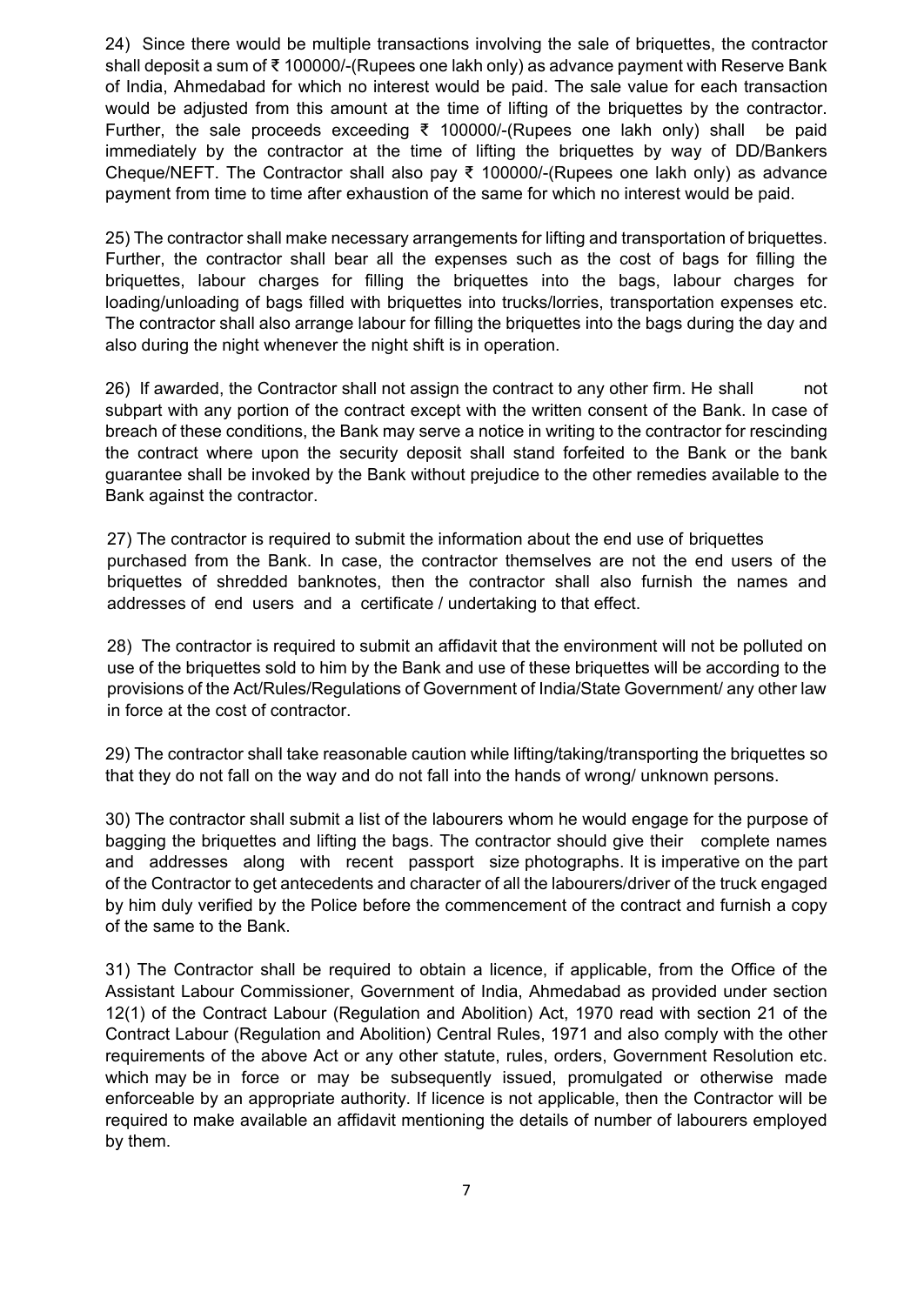32) If the contractor does not obtain a license as contemplated under Section 12(1) of the Contract Labour (Regulation and Abolition) Act, 1970 read with Section 21 of Contract Labour (Regulation and Abolition) Central Rules, 1971 or any other law as applicable, failing which he alone would be responsible for actions/ proceedings ensuring thereto. The Bank shall not be held responsible for acts, commissions or omissions of the contractor and shall in no way be made liable to the labourers of the Contractor.

33) The contractor shall indemnify and keep indemnified the Bank against all losses and claims, damages, or compensation for breach of any provisions of the Payment of Wages Act, 1936, Minimum Wages Act, 1948, Contract Labour (Regulation and Abolition) Act, 1970 or any other labour law/ statute in force in this regard during the contract period and afterwards due to any act or omission of the contractor. The contractor shall be solely responsible for liabilities, if any, in this regard.

34) The successful tenderer should ensure that he deploys only adult, well trained and competent persons who are physically & mentally fit and are not suffering from any chronic or contagious diseases, for carrying out the works.

35) The successful tenderer will be responsible and liable for the payment of wages and all other dues which the labourers are entitled to receive under the various labour laws and other statutory provisions. The payment to every workman should be done through the banking channels only. The contractor shall maintain a register of attendance, register of wages which will be sought by the Bank for verification from time to time.

36) Insurance: The successful tenderer shall take suitable insurance cover for personal injuries likely to be suffered by the labourers engaged in connection with the execution of the contract. It shall be ensured that the insurance cover is always kept in force during the currency of the contract. The Bank shall have the right to call upon the contractor to furnish the insurance policies so purchased and verify, examine and scrutinise the same to satisfy about the adequacy of the insurance cover taken by the contractor. If the Bank feels that the amount of insurance cover taken by the contractor is not sufficient or does not cover all the risks to which the labourers are exposed to having regard to the risk involved in their work, the contractor shall purchase insurance cover for the additional amount as well as for the risks not covered in the existing insurance policy to make up for the insufficiency so determined by the Bank, failing which the Bank may purchase insurance for the additional amount and/or additional risks. The Bank will recover the expenses incurred in this regard from the contractor.

37) The successful tenderer should provide character certificate of labourers issued by the police authorities and by their earlier employers if any, along with their complete names, permanent and local addresses and recent passport size photographs to Bank.

38) Sexual Harassment: The contractor/Agency shall be solely responsible for full compliance with the provisions of the "Sexual Harassment of Women at Workplace (Prevention, Prohibition and Redressal) Act, 2013". In case of any complaint of sexual harassment is received in the Bank against the employee/labourer of the contractor the complaint will be referred to the appropriate committee constituted under the said Act. The contractor shall be responsible for educating its employees about prevention of sexual harassment at workplace and related issues.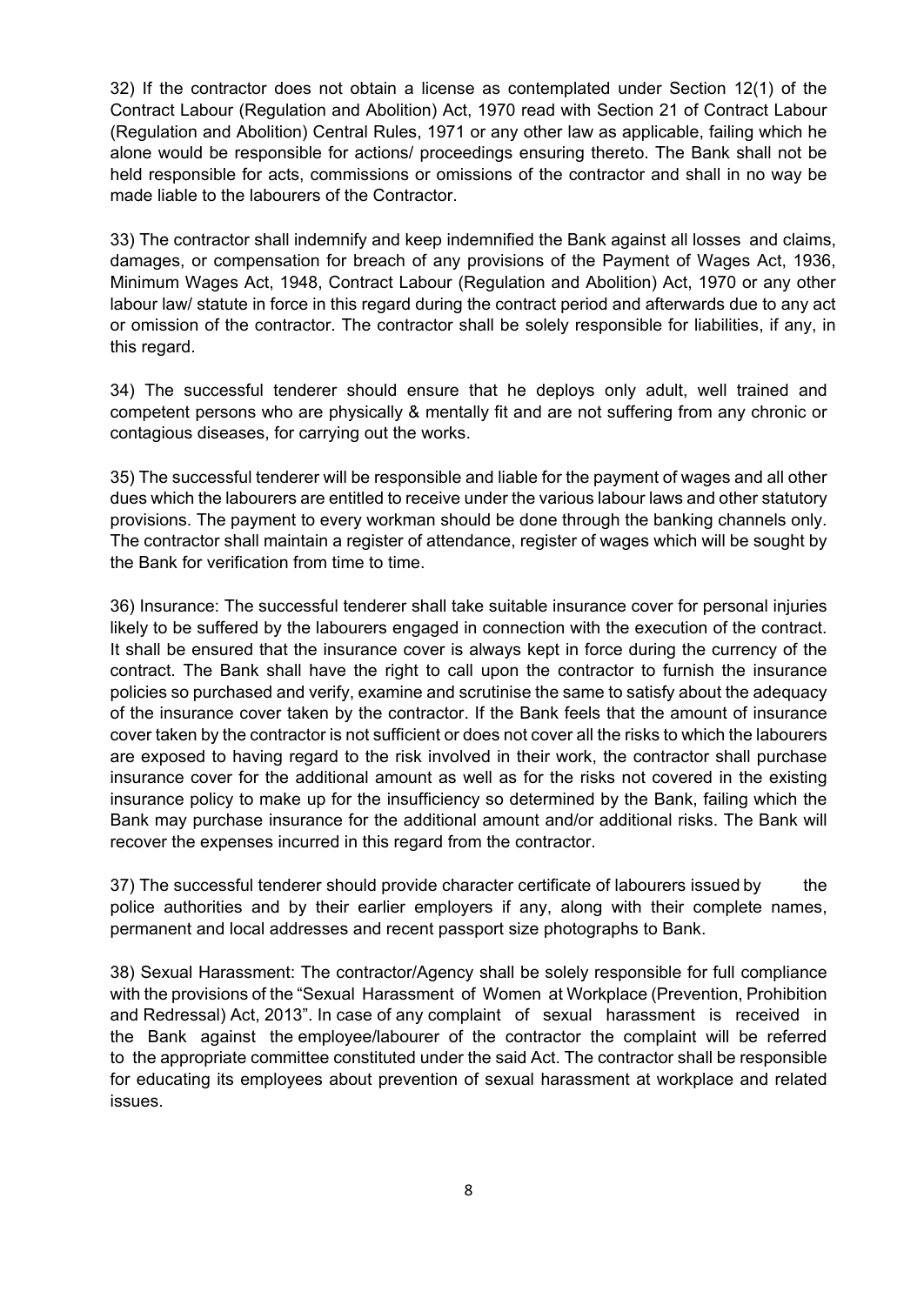39) The Contractor shall not disclose directly or indirectly any information, materials and details of the Bank's infrastructure/systems/equipment etc., which may come to the possession or knowledge of the contractor during the course of discharging the contractual obligations in connection with this agreement, to any third party and shall at all the times hold the same in strictest confidence. The contractor shall treat the details of the contract as private and confidential, except to the extent necessary to carry out the obligations under it or to comply with applicable laws. The Contractor shall indemnify the Bank for any loss suffered as a result of disclosure of any confidential information. The failure to observe the said condition shall be treated as breach of contract on the part of the Contractor and the Bank shall be entitled to claim damages and pursue legal remedies.

40) The Contractor shall take all appropriate actions with respect to its employees to ensure that the obligations of non-disclosure of confidential information under this agreement is fully satisfied.

41) The Contractor's obligations with respect to non-disclosure and confidentiality will survive the expiry or termination of this agreement for whatever reason.

42) The contractor or his employees shall obtain security pass for working in the office premises. They should adhere to all security precautions in force in the office.

43) The contractor will be liable to pay damages in case of any damage/loss caused to the Bank in any manner during the process of clearing/lifting the briquettes. With regard to the assessment of loss, the decision of the Bank shall be final.

### **44) The contractor is also required to lift the shredded paper and plastic scrap along with the briquettes of shredded banknotes as and when the briquettes are being lifted.**

45) The Contactor shall furnish the local contact details such as address and telephone number to facilitate the communication by the Bank.

46) All information, correspondence/ letters shall be addressed to the General Manager, Reserve Bank of India, Issue Department, Ahmedabad or may be sent by email to [issueahmedabad@rbi.org.in.](mailto:issueahmedabad@rbi.org.in)

47) All disputes arising out of or in any way connected with this contract shall be deemed to have arisen at AHMEDABAD and only Courts in AHMEDABAD shall have jurisdiction to determine the same.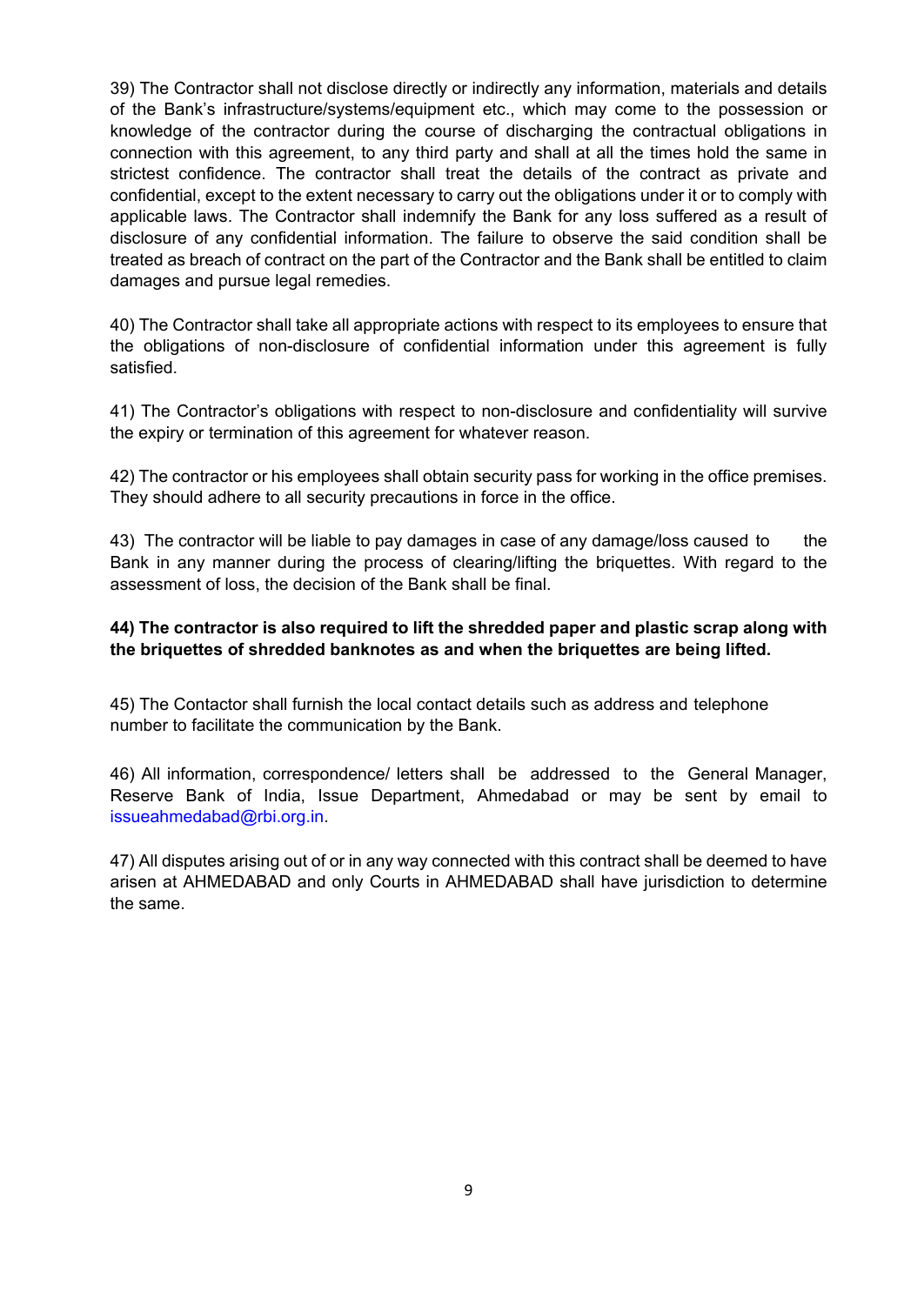I / we hereby declare that I / we have read and understood the general instructions and special conditions of tender and accept the same.

Signature of the Tenderer Address\_\_\_\_\_\_\_\_\_\_\_\_\_\_\_\_\_\_\_\_\_\_\_\_\_\_\_\_\_\_\_\_\_\_\_\_\_\_\_

SEAL

Place:

Date:

#### **Witness**

1. Signature: 2. Signature: Name: Name: Address: Address: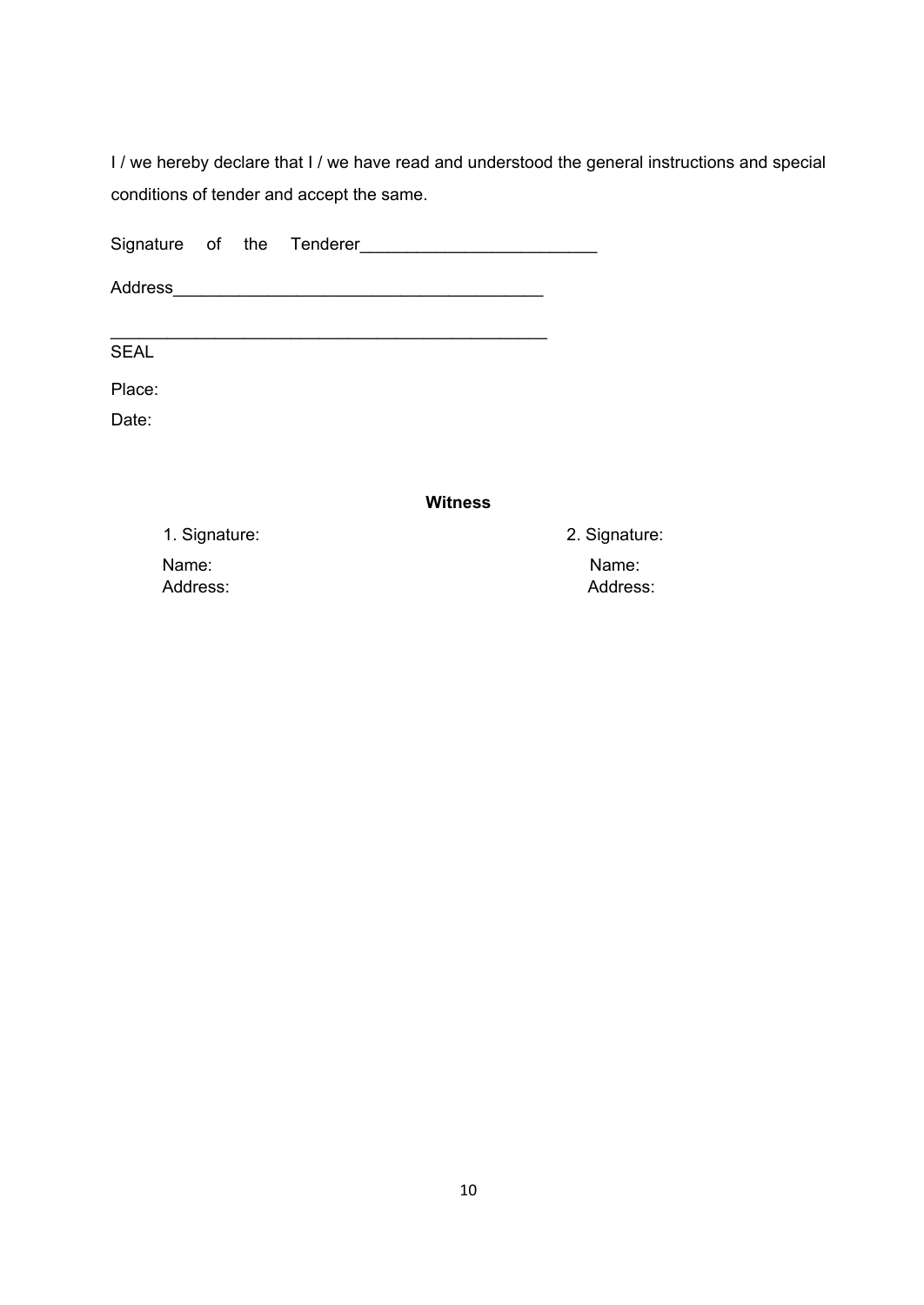## **Section-II**

## **Application for Empanelment of Contractors for disposal of Briquettes of Shredded Banknotes (Compressed soiled notes) / shreds- RBI, Ahmedabad**

| <b>Applicants Details (Mandatory information)</b> |                                                                          |  |  |  |  |  |  |
|---------------------------------------------------|--------------------------------------------------------------------------|--|--|--|--|--|--|
| SI.                                               | <b>Particulars</b>                                                       |  |  |  |  |  |  |
| No.                                               |                                                                          |  |  |  |  |  |  |
| 1                                                 | Name of entity/organisation                                              |  |  |  |  |  |  |
| $\overline{2}$                                    | <b>Constitution of the Supplier</b>                                      |  |  |  |  |  |  |
|                                                   | (Ltd. Co / Partnership firm etc.) (Attested copy                         |  |  |  |  |  |  |
|                                                   | of<br>Partnership<br>Deed/Certification<br>of                            |  |  |  |  |  |  |
|                                                   | incorporation to be enclosed)                                            |  |  |  |  |  |  |
| 3                                                 | Year of Establishment                                                    |  |  |  |  |  |  |
| 4                                                 | No./Trade<br>Licence<br>No.<br>Registration                              |  |  |  |  |  |  |
|                                                   | (Photocopy to be enclosed)                                               |  |  |  |  |  |  |
| 5                                                 | <b>Registered Office Address</b>                                         |  |  |  |  |  |  |
| 6                                                 | Local Address, if any (Attach self-attested copy                         |  |  |  |  |  |  |
|                                                   | of address proof)                                                        |  |  |  |  |  |  |
| $\overline{7}$                                    | Telephone No. and E-mail of the Contact                                  |  |  |  |  |  |  |
|                                                   | Person                                                                   |  |  |  |  |  |  |
| 8                                                 | Name/s of the Proprietor/Partners/Directors with                         |  |  |  |  |  |  |
|                                                   | Address and Telephone Nos.                                               |  |  |  |  |  |  |
| 9                                                 | Annual business turnover for last three years                            |  |  |  |  |  |  |
|                                                   | (Attested copy of balance sheet for last three                           |  |  |  |  |  |  |
|                                                   | years to be enclosed)                                                    |  |  |  |  |  |  |
| 10                                                | PAN/TAN No.                                                              |  |  |  |  |  |  |
| 11                                                | Goods and services Tax Identification Number                             |  |  |  |  |  |  |
|                                                   | (GSTIN)                                                                  |  |  |  |  |  |  |
| 12                                                | Latest Income<br>Tax<br>Return                                           |  |  |  |  |  |  |
|                                                   | (Attested Photo copy to be enclosed)                                     |  |  |  |  |  |  |
| 13                                                | Name of Bank and the Branch                                              |  |  |  |  |  |  |
|                                                   | Bank account details- Account number/IFSC                                |  |  |  |  |  |  |
|                                                   | code/name/branch/A/C type- (For making                                   |  |  |  |  |  |  |
|                                                   | payment through NEFT)(Certificate of the bank                            |  |  |  |  |  |  |
| 14                                                | should be enclosed)<br>Are you associated with RBI in any other contract |  |  |  |  |  |  |
|                                                   | at present or in the past? If yes, give                                  |  |  |  |  |  |  |
|                                                   | details                                                                  |  |  |  |  |  |  |
| 15                                                | Whether applicant or any person working with                             |  |  |  |  |  |  |
|                                                   | the applicant is a near/close relative of any staff                      |  |  |  |  |  |  |
|                                                   | of RBI? If yes, give details                                             |  |  |  |  |  |  |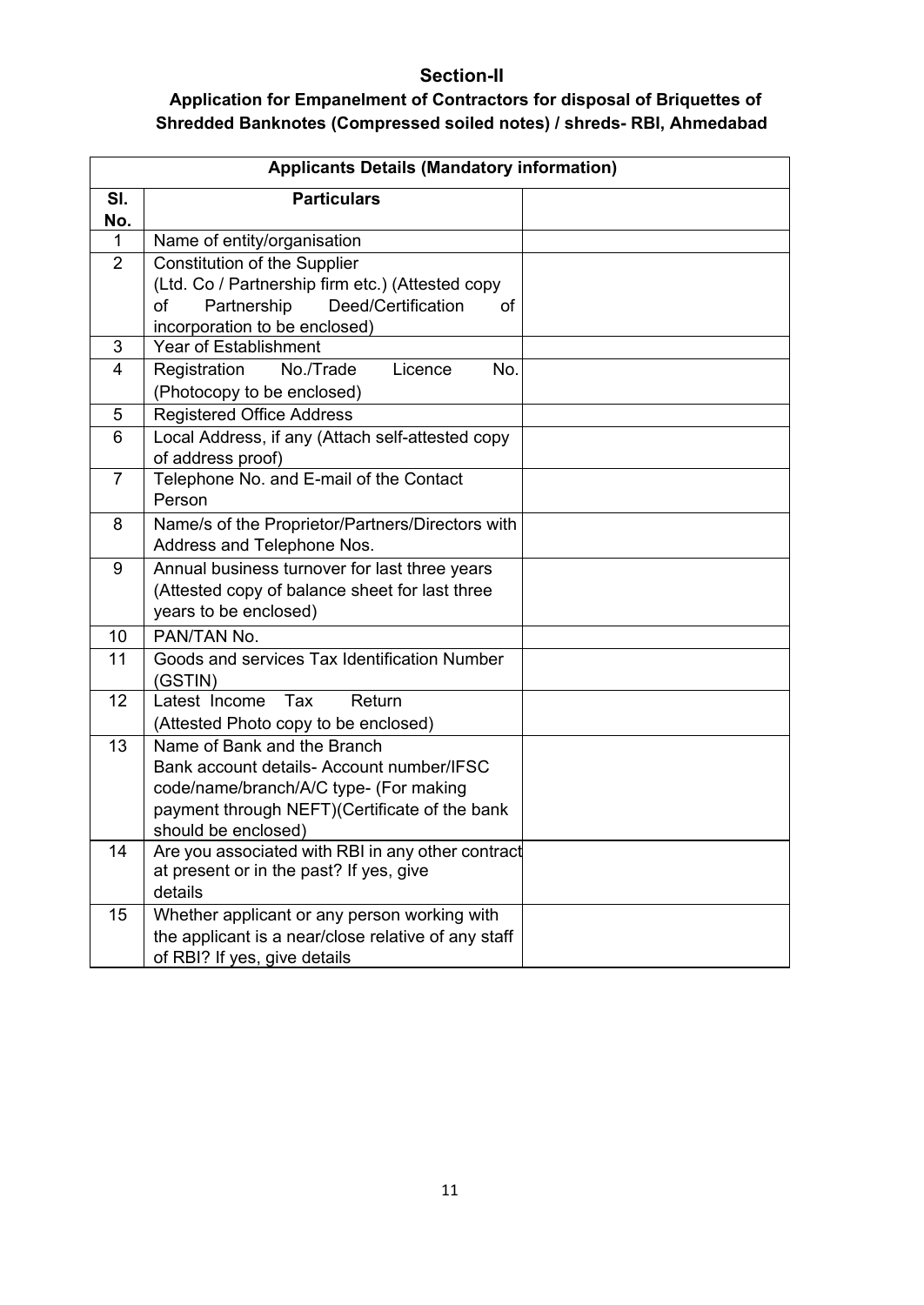| 16 | Details of Civil Suit/Litigation, if any, in respect |  |
|----|------------------------------------------------------|--|
|    | of the contract executed during the last 5 years     |  |
|    | or in respect of contract being executed. If yes,    |  |
|    | please furnish the details of the contract such      |  |
|    | as employer, nature of work, contract value,         |  |
|    | work order and date with brief details of            |  |
|    | litigation                                           |  |
| 17 | Details of institutions with which similar           |  |
|    | contractual obligations, if any, have been           |  |
|    | entered into during the last three years with        |  |
|    | details thereof such as                              |  |
|    | 1. Name of the Institution                           |  |
|    | 2. Address and Telephone No.                         |  |
|    | 3. Period of contract                                |  |
| 18 | Details of trucks/containers owned<br>by<br>the      |  |
|    | applicant and which will be used for lifting of the  |  |
|    | briquettes of shredded banknotes such as             |  |
|    | Make/ Model<br>$1 \quad$                             |  |
|    | 2. Year                                              |  |
|    | 3. Capacity(in Tons)                                 |  |
|    | 4. Registration No.                                  |  |
|    | 5. Permit No.(Attach<br>self-attested                |  |
|    | Photocopy)                                           |  |
|    | 6. Nature of Permit(National/State)                  |  |
| 19 | Name of the authorised person, contact details       |  |
|    | address, telephone number etc.at Ahmedabad           |  |
| 20 | Any other relevant information                       |  |

I/We do hereby certify that the information as provided above is correct and are true in all respect. In case of furnishing of any false information or suppression of any material information, the application shall be liable for rejection.

Signature :

Name :

Firm's Name :

Address :

(SEAL) DATE

[The Bank reserves the right to add/delete/modify any terms and conditions besides reserving the right to accept or reject the applications. Accepting the application by the Bank would not guarantee the award of contract.]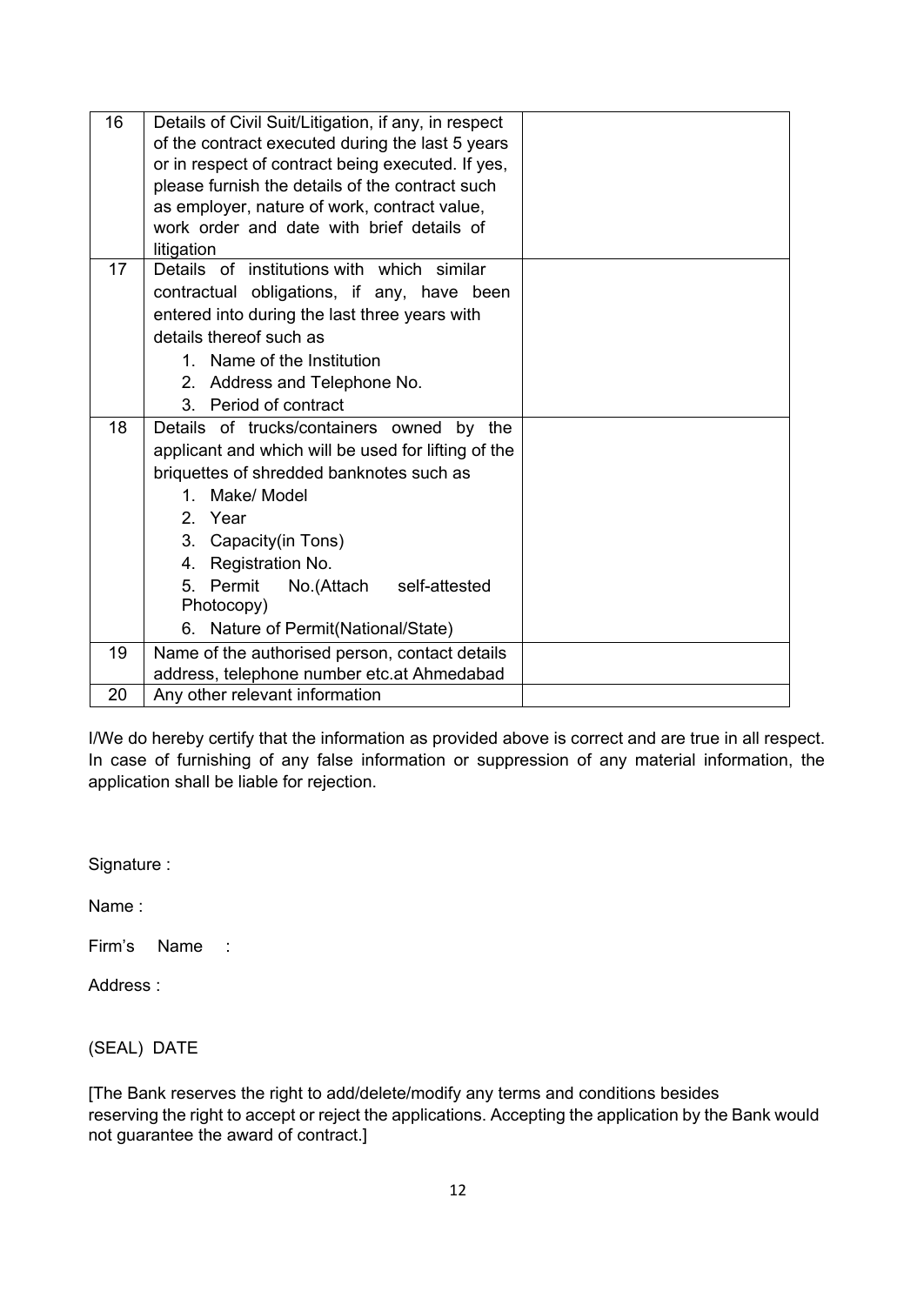Application shall be forwarded to:

The General Manager Reserve Bank of India Issue Department Nr.Gandhi Bridge Post Box No.1 Ahmedabad-380014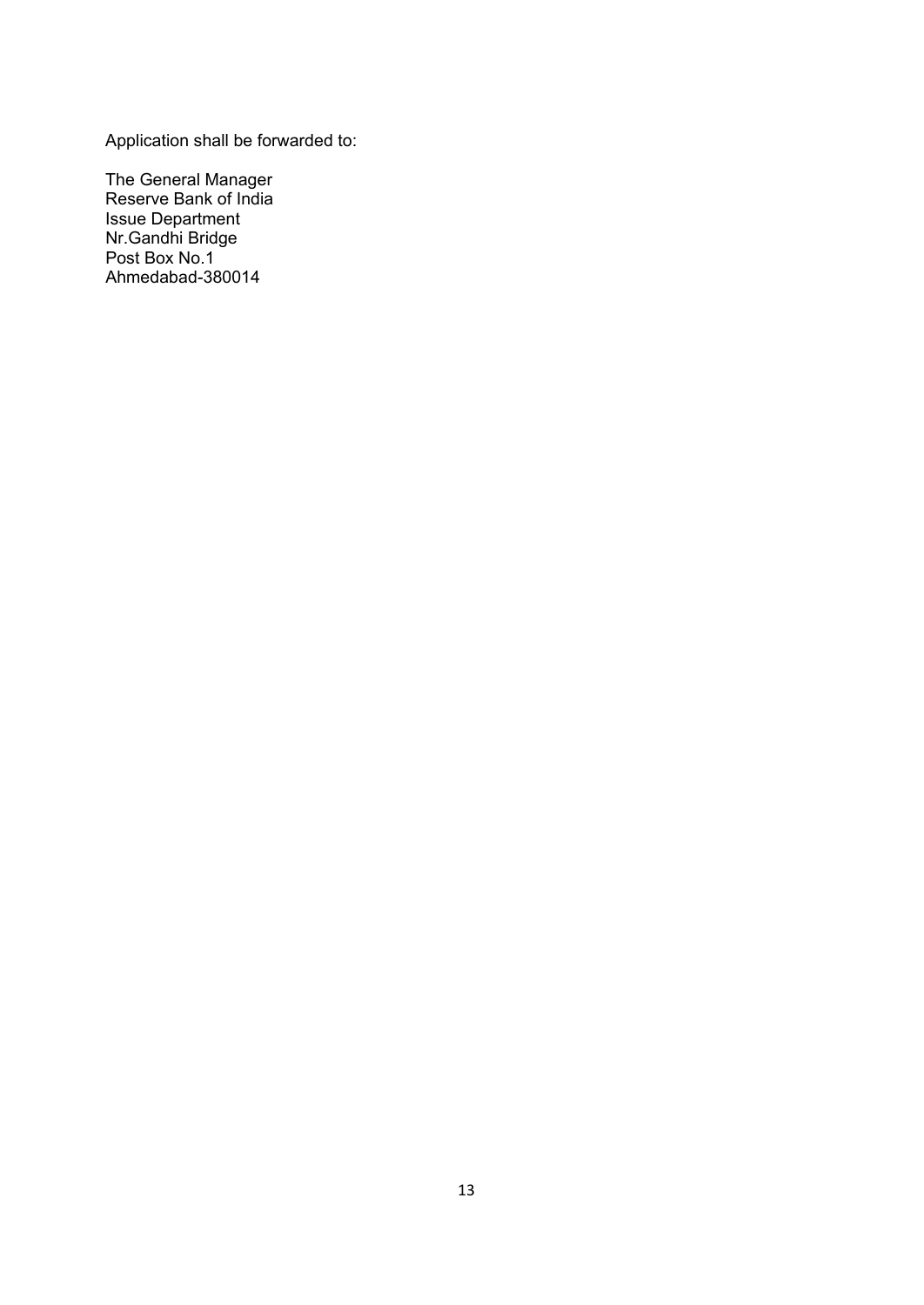### **The signed declaration given by the Contractor/s**

1. I/we read the relevant instructions, terms and conditions and I/we understand the my/our agreement/contract entered into with Reserve Bank of India will stand invalid if any information is found false at any time in future.

- 2. I/we agree that the decision of Reserve Bank of India will be binding in respect of final selection of Contractor.
- 3. To the best of my/our knowledge the information furnished above are true.
- 4. I/we agree that I/we will have no objection if any verification is carried out in respect of the work done by me/us.

Place  $\qquad \qquad \blacksquare$ 

Date

**Signature** 

### **Documents to be enclosed:**

a. Self-attested photocopy of Address proof (Voter ID/Electricity Bill/Landline telephone bill/ Aadhar Card/ Driving License, etc.)

- b. Self-attested photocopy of PAN (mandatory) and TAN (if applicable).
- c. Self-attested photocopy of GST registration.
- d. Income Tax Return (ITR) for last three years.
- e. Bank statement/ Self-attested photocopy of front page of pass book.

f. In case of firm/ company, a letter authorising the person to deal with the contract in the letterhead of the company.